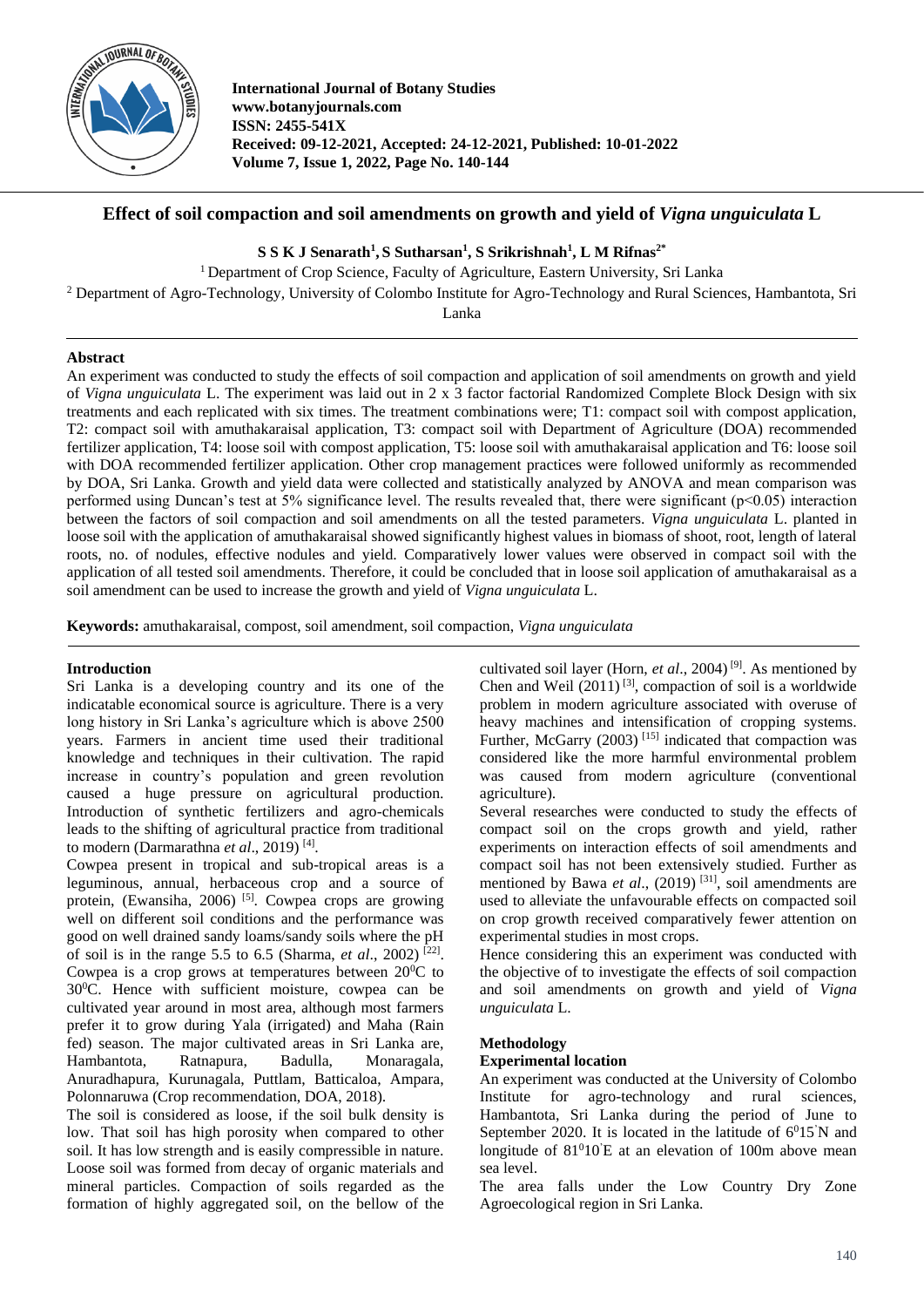#### **Planting of seeds**

Pots were filled with soil according to the bulk densities as, 1.3g/cm<sup>3</sup> (loose soil condition) and 1.5g/cm<sup>3</sup> (compact soil condition. Seeds of cowpea cultivar "Waruni" was used for the experiment and seeds were collected from the sales center of Agrarian Development Center, Anamaduwa.

#### **Treatment structure**

Two different factors (Soil compaction and soil amendments) were tested as a 2x3 factor factorial experiment. The experimental units were arranged in the RCBD manner. There were six treatment combinations and six replications. DOA recommended fertilizer application was used as a control and the treatment combinations were as follows;

T1-Compact soil with application of compost

T2-Compact soil with application of amuthakaraisal

T3-Compact soil with application of DOA recommended fertilizer

T4-Loose soil with application of compost

T5-Loose soil with application of amuthakaraisal

T6-Loose soil with application of DOA recommended fertilizer

#### **Preparation of amuthakaraisal**

Cow dung, cow urine, jaggery and water were mixed in a plastic bucket and placed under the shade condition. The mixture was thoroughly mixed twice a day to activate microorganisms. The solution was filtered using a cotton cloth after 24 hours of preparation. The filtered solution was mixed with 10 times of water and applied as a foliar spray at 2 weeks interval.

#### **DOA recommended fertilizer**

The details of fertilizer application recommended for Cowpea was obtained from website of Department of Agriculture, Sri Lanka and the recommendations were as follows;

**Table 1:** Fertilizer recommendation

| Application time   Urea (kg/ha)       |  | $TSP$ (kg/ha) | $MOP$ (kg/ha) |  |  |
|---------------------------------------|--|---------------|---------------|--|--|
| Basal                                 |  | $^{\rm o}00$  |               |  |  |
| Top dressing                          |  |               |               |  |  |
| $(\mathbf{C}_0, \dots, \mathbf{C}_n)$ |  |               |               |  |  |

(**Source:** doa.gov.lk)

#### **Compost application**

Compost purchased from the Department of Agriculture was used at the rate of 10 tons/ha.

#### **Data collection**

Leaf area, biomass of shoot and root, length of lateral and tap root, no. of nodules and effective nodules and total yield were measured at the harvesting stage of the plant.

#### **Statistical analysis**

Collected data were analyzed using ANOVA procedure in SAS statistical software and mean comparison was done by Duncan's test at 5% significance level

# **Results and Discussion**

## **Leaf area**

As mentioned in table 2, there was a significant interaction between the factors soil compaction and soil amendments on leaf area. The higher leaf area was recorded where *Vigna* 

*unguiculata L.* planted in loose soil with the application of amuthakaraisal, compost and DOA recommended fertilizer. Comparatively lower values were found in compact soil with all the applied soil amendments. Leaf area can cause affect on photosynthesis. The effect of photosynthesis can cause effect on dry matter accumulation in plant parts and yield. In compact soil leaf area is small. A study by Kozlowski & Pallardy (1997)<sup>[11]</sup> indicated that, reduction in total photosyntehsis was observed in smaller leaf area by inhibted leaf growth and also incresed leaf abcission. In loose soil large leaf area increase photosynthesis. Amuthakaraisal organic soil amendment prepare by using cow dung. The availability of major plant nutrient, phosphorus and potassium as well as several vital plant nutrients including Ca, Mg, S, Zn, B, Cu, Mn, etc. (Fulhage, et al., 2000)<sup>[6]</sup> and the occurrence of micro and macro nutrient (Khosa, *et al.*, 2011)<sup>[10]</sup> increases the leaf are per plants. Hence the the essential nutrients present in the applied soil ammendments increased the leaf area in loose soil.

#### **Biomass of shoot and root**

The results showed that changes in soil compaction and soil amendments significantly (P<0.05) affected the biomass of *Vigna unguiculata* L. The interaction effect of soil compaction and soil amendments was also significant as shown in Table 2. The highest biomass (dry weight) of shoots and roots were recorded where *Vigna unguiculata L.*  planted in loose soil with the application of amuthakaraisal and it was followed by the plants in loose soil with the application of compost and DOA recommended fertilizer application. Comparatively lower values in biomass were observed in compact soil with the application of all the tested soil amendments. In loose soil plant growth is easy than compact soil. Timm and Flocker  $(1996)$ <sup>[26]</sup> mentioned that an increase in stem has been observed in the plant in loose soil than compact soil. Soil compaction reduces root elongation and can also cause reductions in shoot growth (Schuurman, 1965) [21] . Therefore biomass of shoot and roots were comparatively high in loose soil. Increase in leaf area can lead to increase the accumulation of dry matter content of crops (Sutharsan *et al.*, (2014)<sup>[27]</sup>. Nutrient content of amuthakaraisal may increase the dry weight of shoots as amuthakaraisal contained several types of micro and macro nutrients. Application of micronutrients increased dry matter content of wheat (Asad and Rafique,  $2002$ ) <sup>[2]</sup>. Hence, there has been a adequate supply of Nitrogen to increase biomass of *Vigna unguiculata*.

A study on compact soil by Bawa *et al*., (2019) [31] mentioned the beneficial effects of soil amendments in lowering the undesirable effects of compact soil on root biomass. Soil compaction leads to limit the accessibility of essential nutrients and water for plant's optimum growth and yield (Raza et al., 2005)<sup>[32]</sup>. Availability of nutrients and water favour the better root growth ultimatey leads to the optimum uptake of water and nutrients from the soil via roots. Further nutrients and water translocated to the shoots and which may lead to the increase in biomass of shoot. Chen and Weil  $(2011)$ <sup>[3]</sup> also found a reduction in roots decreased with the increase in bulk density of soil. For the sustainable growth and yield of crops in compacted soils, better strategies of alleviating the negative effects of soil compactions on plant growth should be developed As mentioned by (USEPA, 2007; Mackay, 2010; Hakansson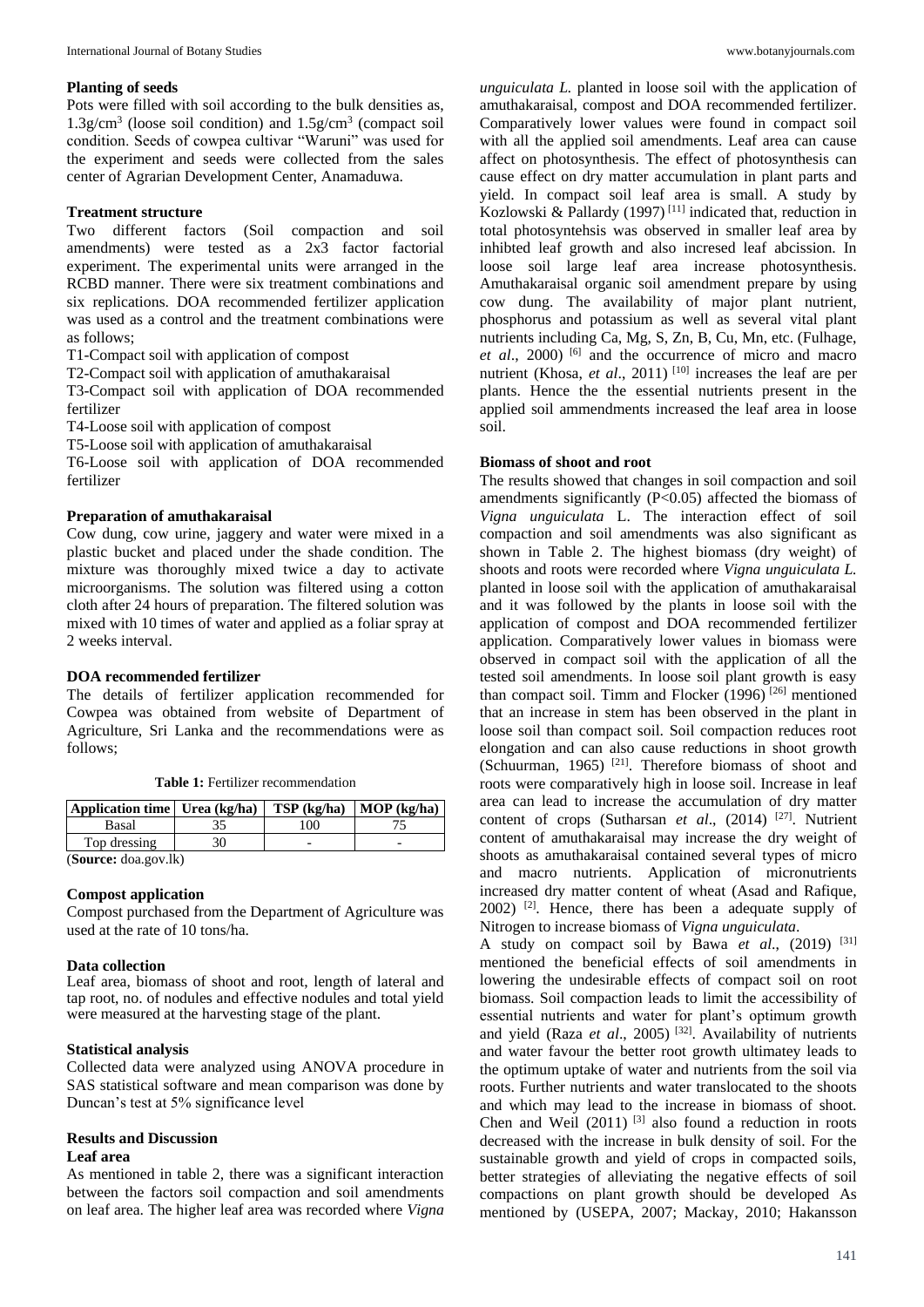and Lipiec,  $2000$  <sup>[33, 34, 36]</sup>, undesirable effects of soil compactions on root growth can be reduced by the application of adequate amount of soil amendments.

**Table 2:** Effect of soil compaction and different soil amendments on leaf area, biomass of shoot and root of *Vigna unguiculata L.*

| Soil<br>Compaction $(C)$ | Soil<br><b>Amendments</b><br>(A) | Leaf area<br>$(Cm^2)$    | <b>Biomass of</b><br>shoot $(G)$ | <b>Biomass of</b><br>root $(G)$ |
|--------------------------|----------------------------------|--------------------------|----------------------------------|---------------------------------|
| Compact                  | Compost                          | $64.27 \pm 1.16^b$       | $3.78 \pm 0.52$ <sup>c</sup>     | $1.25 \pm 0.28^{\circ}$         |
|                          | A.Karaisal                       | $61.19 \pm 1.23^b$       | $4.39 \pm 0.71$ °                | $1.15 \pm 0.27^c$               |
|                          | <b>DOA</b>                       | $53.07 \pm 1.51^{\rm b}$ | $3.55 \pm 0.92^{\circ}$          | $0.66 \pm 0.22$ <sup>d</sup>    |
| Loose                    | Compost                          | $83.37 \pm 1.61^a$       | $7.53 \pm 0.45^{\rm b}$          | $1.73 \pm 0.21^{\rm b}$         |
|                          | A.Karaisal                       | $93.23 \pm 2.34^a$       | $10.26 \pm 1.04^a$               | $2.31 \pm 0.18^a$               |
|                          | <b>DOA</b>                       | $79.69 \pm 1.23^{\circ}$ | $7.09 \pm 1.00^b$                | $1.50 \pm 0.29^b$               |
|                          | C                                | $\ast$                   | $\mathbf{x}$                     | $\ast$                          |
|                          | А                                | ns                       | ns                               | ns                              |
|                          | $C \times A$                     | $\star$                  | $\ast$                           | $\ast$                          |

Values represent mean ± standard error of six replicates. According to Duncan's test, means in the same column followed by the dissimilar letter/s in superscripts indicate significant difference at p=0.05. "\*": significant; "ns": not significant

#### **Length of lateral root and tap root**

The results showed that changes in soil compaction and soil amendment significantly (P<0.05) influenced the length of tap root and lateral roots of *Vigna unguiculata* L. The interaction effect of soil compaction and soil amendments was also significant on length of roots as shown in Table 3. The highest length of lateral root was obtained in loose soil with the application of amuthakaraisal and it was followed by the application of compost and DOA recommended fertilizer in loose soil. The lower length of lateral root was found in the compact soil with all soil amendment application. Crop growth can be affected by the soil mechanical resistance and prolonged water stress, leading to suppressed root growth (Moraes, et al., 2020)<sup>[18]</sup>. In loose soil mechanical impedance is low than compact soil. Therefore root can grow in soil particle and get nutrients to plant growth.

The soil compaction increased soil strength or resistance, decreased the rate of downward extension of roots and lateral movement within the compacted pans, and reduced the potential uptake of nutrient and water (Stalham, *et al*., 2005) [26] . The anatomical responses of roots to soil compaction were related to general shape of roots as induced by shape of pores (Lipiec, et al., 2012) <sup>[13]</sup>. Amuthakaraisal increased number of bacteria, fungi and soil invertebrates in soil (Hickisch & Muller, 1990) [8] . Nutrient absorption of root increase by microbial activity.

**Table 3:** Effect of soil compaction and different soil amendments on length of lateral root and tap root of *Vigna unguiculata L.*

| Soil Compaction (C) | Soil Amendments (A) | Length of lateral roots (cm)   | Length of tap root (cm)        |
|---------------------|---------------------|--------------------------------|--------------------------------|
|                     | Compost             | $15.31 \pm 1.30$ <sup>cd</sup> | $27.98 \pm 1.08^{ab}$          |
| Compact             | A. Karaisal         | $16.19 \pm 1.67$ <sup>cd</sup> | $28.62 \pm 1.29$ <sup>ab</sup> |
|                     | <b>DOA</b>          | $14.60 \pm 2.20$ <sup>d</sup>  | $22.92 \pm 1.71^{\rm b}$       |
| Loose               | Compost             | $23.88 \pm 1.23^b$             | $30.13 \pm 1.67^{\circ}$       |
|                     | A.Karaisal          | $29.64 \pm 2.88^{\text{a}}$    | $31.48 \pm 0.35^{\text{a}}$    |
|                     | <b>DOA</b>          | $20.92 + 1.41$ <sup>bc</sup>   | $28.85 \pm 1.41$ <sup>ab</sup> |
|                     |                     | *                              | $\ast$                         |
|                     |                     | $\ast$                         | $*$                            |
|                     | $C \times A$        | $\ast$                         | $*$                            |

Values represent mean  $\pm$  standard error of six replicates. According to Duncan's test, means in the same column followed by the dissimilar letter/s in superscripts indicate significant difference at  $p=0.05$ . "\*": significant; "ns": not significant

#### **Total number of root nodules and number of effective nodules**

The results revealed that changes in soil compaction and soil amendments significantly (P<0.05) affected the total number of root nodules and number of effective nodules of *Vigna unguiculata* L. The interaction effect of soil compaction and soil amendments was also significant as shown in Table 4. The highest number of nodules and number of effective nodules were recorded where *Vigna unguiculata L.* planted in loose soil with the application of Amuthakaraisal and it was followed by the plants on loose soil with the application of compost and DOA recommended fertilizer. The lowest number of nodules and active nodules were recorded in plants where compact soil with compost and DOA recommended fertilizer application. Excessive watering and poor aeration can reduce the nodulation and N fixation (Minchin & Pate, 1975) [17] and since poor aeration is normally found in compact soils. Pahwa, *et al.*, (2000)<sup>[20]</sup> observed increased bulk density  $(1.72g/m<sup>3</sup>)$  caused a significant reduction in nodulation of cowpea. In loose soil number of viable nodule is high than compact soil. In compact soil has small pore space therefor aeration is low in that soil and N fixation is decrease and nodule formation is low than loose soil. Milev,  $(2014)$ <sup>[16]</sup> found that foliar sprays which contains phosphorus and

potassium have significant effect on fixation of atmospheric nitrogen. FYM treated soils had higher population of Azetobacter and Rhizobium (Tippannavar, et al., 1990)<sup>[30]</sup> and increased number of bacteria, fungi and soil invertebrates in soil (Hickisch & Muller, 1990)<sup>[8]</sup>.

#### **Total yield**

The results showed that changes in soil compaction and soil amendments significantly (P<0.05) affected the total yield of *Vigna unguiculata* L (Table 4). The interaction effect of soil compaction and soil amendments was also significant on yield.

The highest plant yield was recorded where *Vigna unguiculata L.* planted in loose soil with the application of Amuthakaraisal and the plants followed it in loose soil with the application of compost. Lower values in yield were recorded in compacted soil with the application of all tested amendments. Smittle and Williamson, (1977) <sup>[24]</sup> demonstrated that soil compaction decreased nitrate concentration in tissues by 50% can cause 25%-35% decline is yield and reduced fruit length/ diameter ratio. In loose soil root growth, shoot growth and photosynthesis increased therefore crop yield is high in loose soil. Application of amuthakaraisal is reported to have improved crop yields of almost all crops. The macro and micro nutrients promotes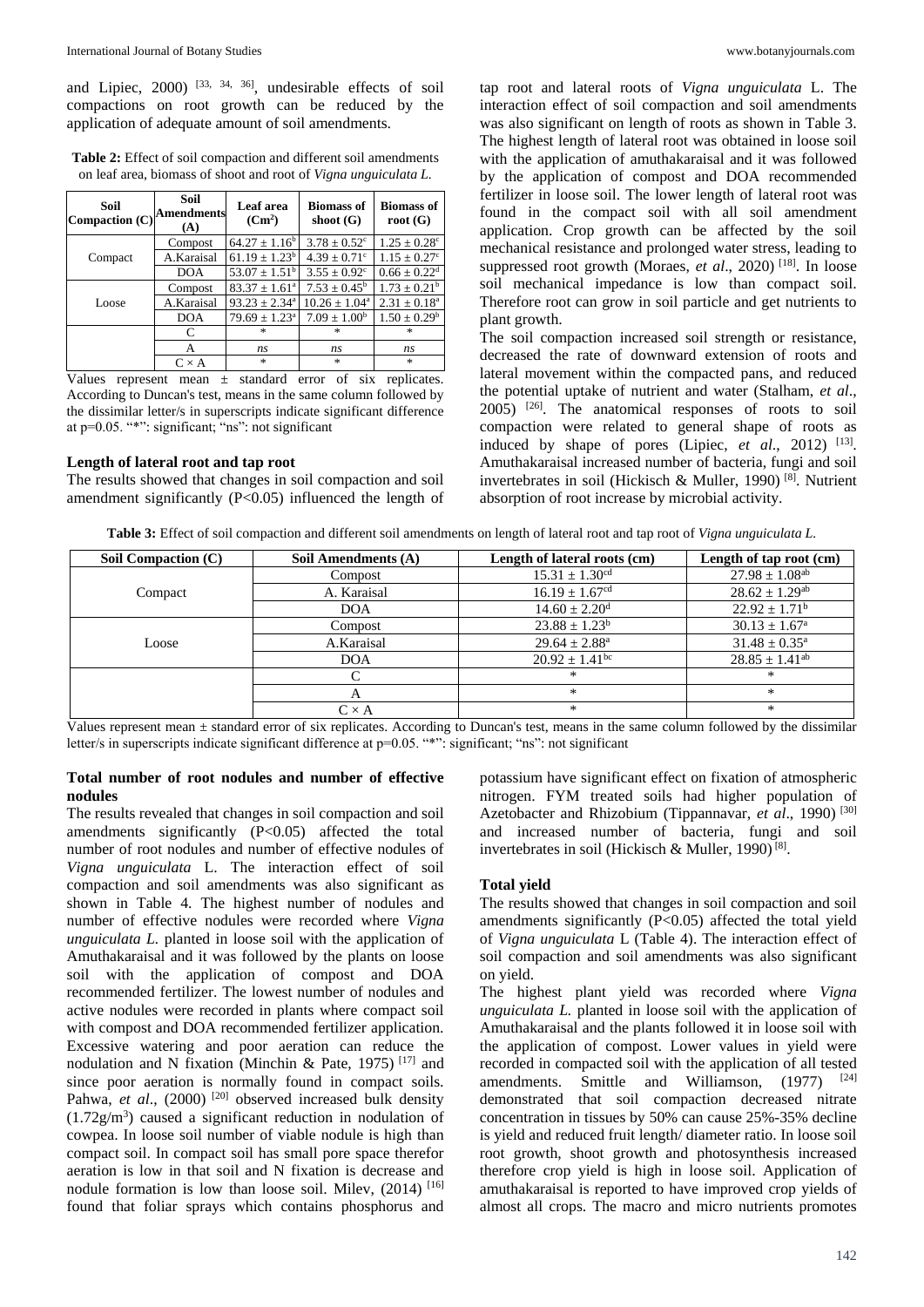**Table 4:** Effect of soil compaction and different soil amendments on no. of nodules, effective nodules and yield of *Vigna unguiculata L.*

| Soil Compaction (C) | Soil Amendments (A) | No of nodules                  | No of effective nodules       | Yield (t/ha)                  |
|---------------------|---------------------|--------------------------------|-------------------------------|-------------------------------|
| Compact             | Compost             | $23.00 \pm 1.86$ <sup>cd</sup> | $6.50 \pm 2.91$ <sup>cd</sup> | $0.43 + 0.09^{\circ}$         |
|                     | A.Karaisal          | $40.67 + 1.44$ <sup>bc</sup>   | $9.67 \pm 2.00$ <sup>bc</sup> | $0.50 \pm 0.06$ <sup>bc</sup> |
|                     | <b>DOA</b>          | $17.00 \pm 1.48$ <sup>d</sup>  | $2.67 \pm 1.33$ <sup>d</sup>  | $0.36 \pm 0.07$ °             |
| Loose               | Compost             | $49.17 + 1.95^{\rm b}$         | $13.33 \pm 1.93^b$            | $0.95 \pm 0.08^{\rm b}$       |
|                     | A.Karaisal          | $73.00 \pm 1.20^{\circ}$       | $25.00 \pm 1.10^a$            | $1.41 \pm 0.16^a$             |
|                     | <b>DOA</b>          | $44.17 + 1.11^b$               | $12.50 \pm 1.94^b$            | $0.92 + 0.09^b$               |
|                     | C                   | *                              | $\approx$                     | $*$                           |
|                     | $\mathsf{A}$        | *                              | $\approx$                     | $*$                           |
|                     | $C \times A$        | *                              | $\approx$                     | $*$                           |

Values represent mean ± standard error of six replicates. According to Duncan's test, means in the same column followed by the dissimilar letter/s in superscripts indicate significant difference at p=0.05. "\*": significant; "ns": not significant

#### **Conclusions**

The present experiment revealed the effect of soil compaction and soil amendments and their interaction on the growth and yield of *Vigna unguiculata* L. plants. The application of amuthakaraisal as an organic soil amendment in loose soil caused significant effect on growth and yield of *Vigna unguiculata* L. Most of the measured variables showed better response to the application of amuthakaraisal in loose soil. Therefore, It could be concluded that applying amuthakaraisal to the *Vigna unguiculata* L. planted in loose can be used to get an optimum benefit with increased growth and yield.

#### **References**

- 1. Ali M, Abbas G, Mohy-ud-Din Q, Ullah K, Aslam M. Response of mungbean (Vigna radiata) to phosphatic fertilizer under arid climate. J. Anim. Plant Sci,2010:20(2):83-86.
- 2. Asad A, Rafique R. Identification of micronutrient deficiency of wheat in the Peshawar Valley, Pakistan. Communications in Soil Science and Plant Analysis,2002:33(3-4):349-364.
- 3. Chen G, Weil R. Root growth and yield of maize as affected by soil compaction and cover crops. Soil and Tillage Research,2011:117:17-27.
- 4. Darmarathna S, Sutharsan S, Srikrishnah S. Application of Hydrangea macrophylla flower extract on growth and yield of Vigna unguiculata L. Journal of Agriculture and Value Addition,2019:2(2):10-19.
- 5. Ewansiha. Relative drought tolerance of importantnt herbaceous legumes and cereals in the moist and semiarid region of West Africa. Retrieved from Journal of Food Agriculture and Envirinment, 2006.
- 6. Fulhage C, Millmier A, Lorimor J, Hurburgh C, Hattey J, Zhang H. Near-infrared sensing of manure nutrients. Transactions of the ASAE,2000:43(4):903.
- 7. Gaur AC, Mathur R. Organic manures. Soil fertility and fertilizer use. Nutrient management and supply system for sustaining agriculture in,1990s:4:149-159.
- 8. Hickisch B, Muller G. Effect of fertilization on microorganisms in a long-term field experiment. Agrokemia es Talajtan,1990:39(3-4):415-418.
- 9. Horn R, Peng X, Zhang B, Zhao Q. Mechanism of soil vulnerability to compaction of homogenized and recompacted Ultisols. Soil and Tillage Research,2004:76(2):125-137.
- 10. Khosa SS, Younis A, Rayit A, Yasmeen S, Riaz A. Effect of foliar application of macro and micro nutrients

on growth and flowering of Gerbera jamesonii L. Amer. Euras. J. Agric. Environ. Sci,2011:11:736-757.

- 11. Kozlowski TT, Pallardy S. Growth control in woody plants. Elsevier, 1997.
- 12. Laclau PB, Laclau JP, Piccolo M, Cersozimo B. Influence of pottasium and sodium nutrition on leaf area components in Eucalyptus grandis trees. Plant and Soil,2013:371(1-2):19-35.
- 13. Lipiec J, Horn R, Pietrusiewicz J, Siczek A. Effects of soil compaction on root elongation and anatomy of different cereal plant species. Soil and Tillage Research,2012:121:74-81.
- 14. Bawa SI, Quansah C, Tuffour HO, Abubakari A, Melenya C. Soil Compaction and Soil Amendments on the Growth and Biomass Yield of Maize (Zea mays L.) and Soybean (Glycine max L.). International Journal of Plant & Soil Science, 2019, 1-16.
- 15. McGarry D. Tillage and Soil compaction. Conservation agriculture, 2003, 307-316.
- 16. Milev G. Effect of foliar fertilization on nodulation and grain yield of pea (Pisum sativum L.). Turk Tanm ve Doga Bilimleri Dergisi 1 (Ozel Sayi-1), 2014, 668-672.
- 17. Minchin F, Pate J. Effects of water, aeration, and salt regime on nitrogen fixation in a nodulated legumedefinition of an optimum root environment. Journal of Experimental Botany,1975:26(1):60-69.
- 18. Moraes MT, Debiasi H, Franchini J, Antunes A. Soil compaction impacts soybean root growth in an Oxisol from subtropical Brazil. Soil and Tillage Research,2020:200:10461.
- 19. Nagalakshmi R, Usha Kumari R, Boranayaka M. Assessment of genetic diversity in cowpea (Vigna unguiculata). Electronic journal of plant Breeding,2010:1(4):453-461.
- 20. Pahwa M, Patra A, Yadava R. Effect of soil compaction, moisture regimes and inoculation on nodulation and fodder yield of summer cowpea. Range Management & Agroforestry,2000:21(2):228-231.
- 21. Schuurman J. Influence of soil density on root development and growth of oats. Plant and Soil,1965:22:(3):352-374.
- 22. Sharma Singh B, Ehles J, Sharma B, Freire Filho F. Recent progress in cowpea breeding, 2002.
- 23. Singh B, Hakeem A, Shirley A, Fernandaz-Rivera S, Abubakar M. Improving the production and utilization of cowpea as food and fodder. Field Crop Research,2003:84(1-2):169-177.